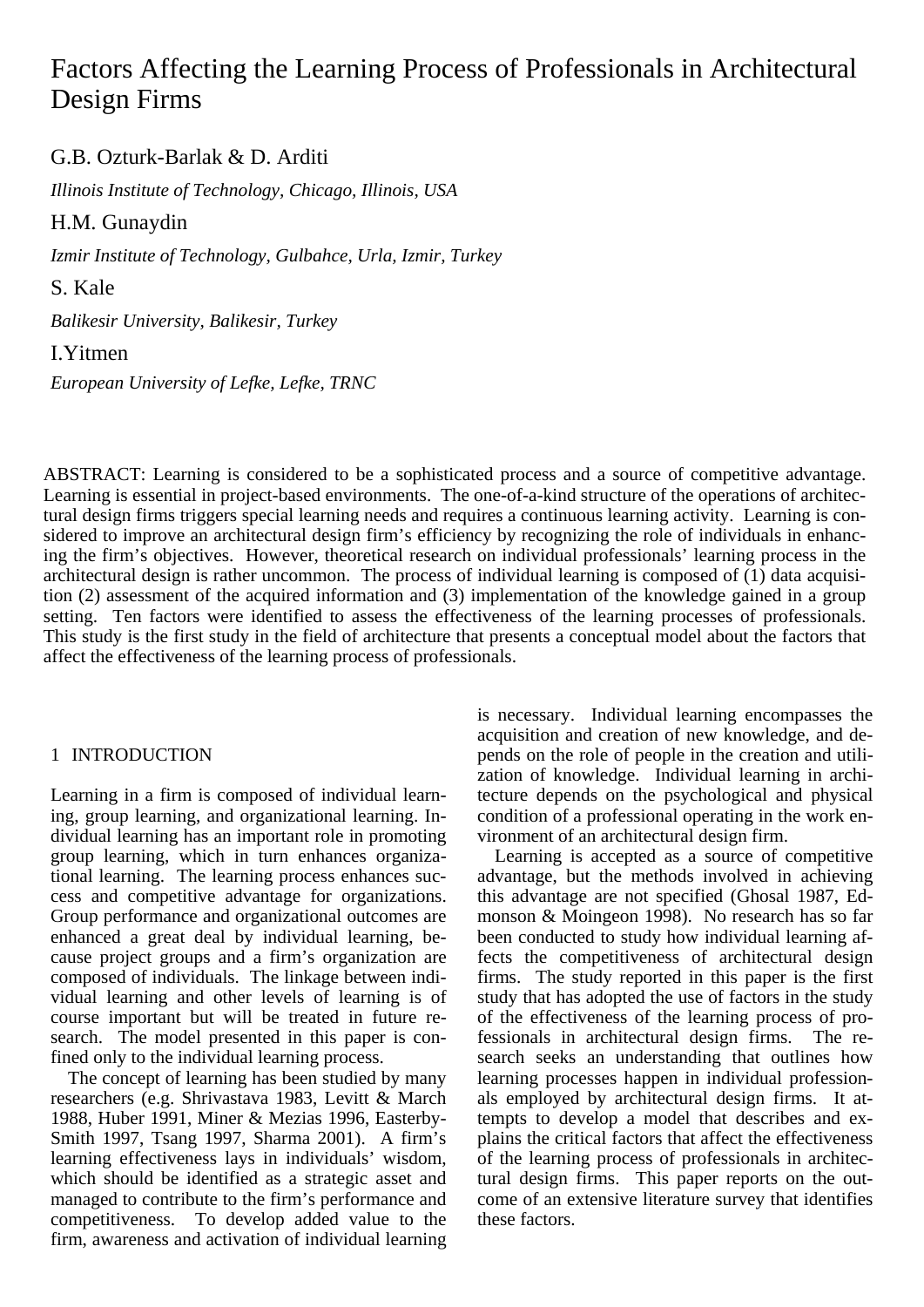The learning process of an individual is composed of (1) data acquisition, (2) assessment of the acquired knowledge, and (3) implementation. After reviewing the learning phenomenon in Section 2, the paper briefly discusses learning in the context of architectural design firms, and presents the proposed assessment model.

## 2 LEARNING

The literature on learning has grown rapidly over the past few years. However, most contributions focus on the conceptual level and generally describe the impact of learning (Easterby-Smith & Araujo 1999). Learning is identified as a strategic asset. It is an essential investment in individuals. It increases the level of an individual's capability to meet strategic goals and objectives. It is embedded in the management culture and in the organization's management support systems. Learning is a process that includes mechanisms that allow the development of knowledge, skills and behaviors.

## 2.1 *Learning process and levels*

The learning process starts with perception and ends with action. Perception is the experience that shapes intuition and adapts the new knowledge to respond to the external environment. Perceptive learning strategies are used to take the emotional barriers off the learning environment. The aim is to pay attention to keeping continuous focus, coming over the fear of action, and maintaining and sustaining motivation. The negative effects include attention dispersal and distrust. In contrast to perception, cognition encompasses memory, emotions, habits, reasoning, imagination, and planning. Cognition deals with attention, the ability to concentrate while restricting irrelevant distractions, and negative emotions such as fear and stress. The cognitive process includes habitual behaviors. Actions represent the final output of the brain and the means by which one exerts one's influence on the world. Learners must be physically and intellectually capable of producing the action.

Learning allows an individual to be ready to react in a changing environment and at least to keep the standards. Learning is a process that consists of several stages where the data collected by individuals are transformed into knowledge that is eventually used in projects. According to scholars, these stages have a cyclical nature (Kolb 1976, Kofman 1992, Schein 1993, Nonaka & Takeuchi 1995, Buckler 1996, Crossan et al. 1999). The first stage of the learning process involves data acquisition. Data acquired by individuals are represented by individuals in a useful form for the related project requirements. Data are converted into information in the second

stage of the learning process. It is in the third stage that information is converted into knowledge.

The learning process was studied by many scholars. For example, Kolb (1976) defined for the very first time a learning cycle that involves (1) observation, (2) formation of concepts based on gathered data, (3) test of concepts in different conditions, and (4) concrete experience. Similarly, according to Kofman (1992), individuals first observe and assess, then design the action to be taken, and finally implement the designed concept. Similar to Kofman's (1992) and Kolb's (1976), in Schein's (1993) model, learning starts with observation, is followed by emotional reaction dependent on past experiences, and an intervention. According to Buckler (1996), the learning process is a little more involved than the previously cited models and encompasses psychological actions individuals take while learning, including reflection, enactment, commitment, understanding, awareness, and ignorance. Along the same lines as Buckler (1996), Nonaka & Takeuchi (1995) assume that knowledge is socialized, combined, externalized, and internalized by an individual. On the other hand, the four levels of learning proposed by Crossan et al. (1999) simply refer to intuiting, interpreting, integrating, and institutionalizing. Throughout the feed-forward and feedback processes in this model, the interactive relationship between cognition and action is critical; one cannot be divorced from the other (Neisser 1976). One way or the other, these researchers are all shaping approximately the same understanding of learning. The overall consensus in the literature appears to indicate that the learning process is composed of data acquisition, assessment, and action.

## 2.2 *Drivers and barriers of individual learning*

Cognitive learning theories deal with the necessity of increasing learning responsibility and effective participation in the learning activity. Learning strategies are the processes that are used by individuals to learn by themselves. The individuals who can learn themselves are called 'strategic learners', 'independent learners', or 'self-regulated learners' (Ertmer & Newby 1996). The strategies that are used by strategic learners include attention, repetition, and interpretation. Attention is the most important part of data acquisition from the environment and storage to the short-term memory. Repetition does away with the limitations of the short-term memory. Learners must not only recognize the observed behavior but also remember it at the right time and in the right environment. Interpretation involves knowledge transfer and storage into the longterm memory. The individual must have initial knowledge to interpret the new knowledge and must relate the new knowledge with the existing one.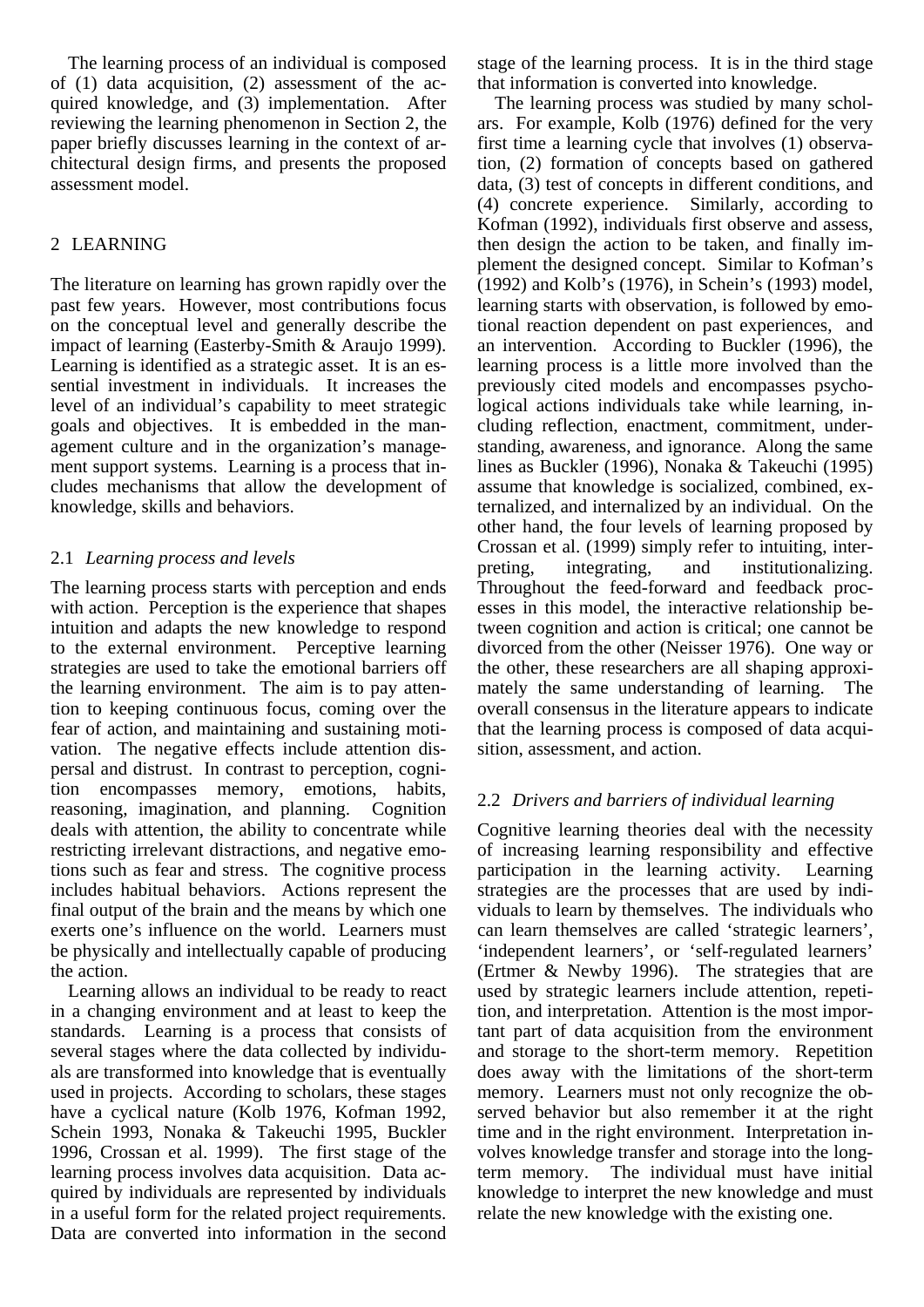Because it is a dynamic process, learning should be continuously motivated. Motivational theories such as management by threat, Maslow's hierarchy of needs (Maslow 1954), McGregor's theory X theory (McGregor 1960), and Herzberg's enrichment and hygiene factors (Herzberg et al. 1959) were reviewed by Halepota (2005) in the context of the construction industry. In addition to the factors considered by the researchers, there are unconscious motives and innate drivers of individual learning. These drivers are different from one individual to another. One of the drivers of learning is learned habits. They are concrete experiences of prior learning activities. Learning can also be driven by reinforcers, i.e. "consequences" that strengthen behavior. For example, rewarding an individual may trigger one to accomplish the given task. Herein, the reward is called a positive reinforcer. Punishing one for not accomplishing the given task within requirements is called a negative reinforcer. In each case, one tries to finish the given task within requirements for reward or not to be punished. Reinforcers form an image of consequent processes in people's minds. Workers start to expect a reward for doing their job or start to work not to be punished. Scholars are not in agreement about whether rewards or punishment have a positive relationship with learning efficiency, because sometimes one may end up with a mistrustful working environment that may damage working conditions. It is important to know that a reinforcer may motivate an individual to learn, whereas the same reinforcer may act as a barrier for another individual. If one wants to maximize learning efectiveness, reinforcers or punishers must be contingent, immediate, of the right magnitude, and continuous.

Another driver of learning includes enjoyment of the work and of the work environment. If an individual is satisfied with the work environment and working conditions, then this individual can be productive and efficient in learning. Standardization in procedures eases the learning process. Discrimination of valuable efforts motivates people to learn. Clearly set statements in a firm's goals and vision enable people to know their target. This allows individuals to focus on their professional areas and lets them to learn in depth.

Architectural professionals also face several barriers to learning that stem from the project-based environment of architectural design firms, the immediate work environment, and each individual professional's background and attitude.

Every construction project is unique. Not only do architectural design firms have to deal with the general goals of the project, but they also need to satisfy the requirements imposed by site conditions and by the owner along the project execution period. Issues related to the work environment include but are not limited to transportation to project site, safety regulations, salaries and wages, time constraints, physical working conditions, shifts in work places, and overtime work. An unfavorable work environment may negatively affect the effectiveness of the learning process. In addition to project conditions and the work environment, a professional's learning process is also affected by individual perceptions, backgrounds and attitude. For example, a firm's identity may cause professionals to have a sense of security, but also sometimes a sense of fear of not being able to deal with the required task or not being knowledgeable enough for the job. Individuals are also affected by barriers related to management strategy and leadership such as lack of clarity of mission and vision, weak feeling of empowerment, and resistance to change.

## 3 INDIVIDUAL LEARNING IN ARCHITECTURAL DESIGN FIRMS

The research focuses on the learning process relative architectural professionals. As seen in Figure 1, it involves the acquisition of architectural data, and the assessment of architectural knowledge. Individual learning is often assumed to be a conscious and analytical process by scholars (e.g. Shanks & St. John 2005, Sarasvathy & Menon 2004, Stewart 2001; Weick et al. 1999, March 1994, Schollhammer 1991). Freud also believed that everything that a human being becomes aware of is stored in that individual's consciousness. As seen in Figure 1, data acquisition involves gathering architectural information through intelligence, experience, observation, creative skills, and intuition. While intelligence, experience, and observation are cognitive processes, creativity and intuition focus on the subconscious process of developing insights. Assessment of architectural knowledge consists of the interpretation of the acquired information through reflection in order to generalize it and make it ready to form concepts. Through the assessment process, individuals develop ideas about various domains such as architectural details, materials to be used, management of the design process relative to industry standards or benchmarks observed in other firms. Reviews are then conducted, the results are interpreted, and judgment is posted. This process involves conceptualization of the knowledge by interpreting past and new knowledge. Finally, the individual has to take action. An individual's action can have immediate impact or can be of value in generating group interaction. This research encompasses the data acquisition and assessment phases which are directly related to the individual professional and which result in action. Group interaction is related to a set of individuals and leads to organizational learning. Learning at the group and at the firm level will be treated in future research.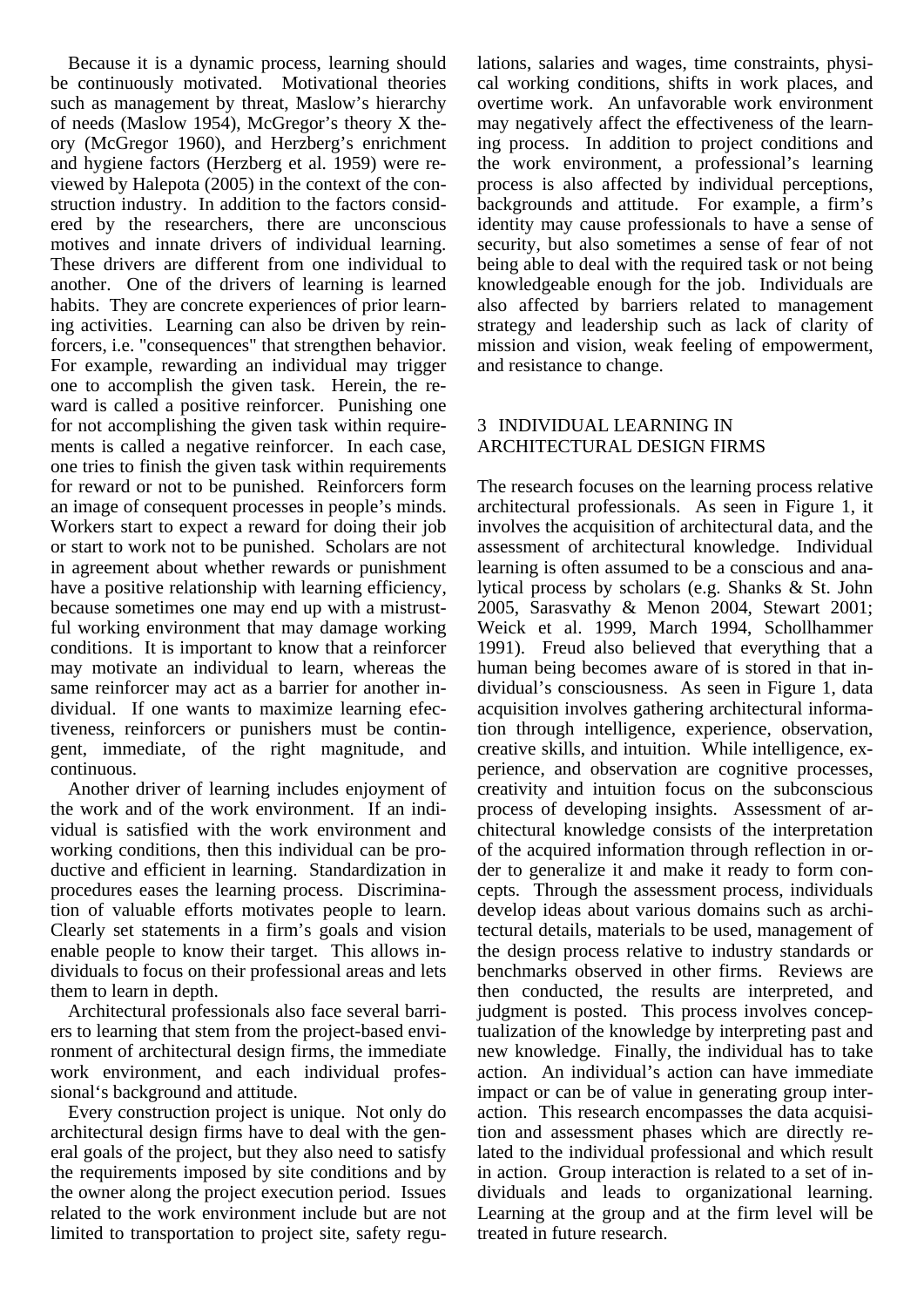Research efforts recognize the importance of learning in architectural design firms. The architectural design process has been described as a multiparticipatory distributed design environment (Huang 1999). Architectural design professionals' experience and knowledge have important value if reused in successive projects. Because of the project-based nature of the industry, professionals in architectural design firms are faced by significant challenges. The one-of-a-kind characteristic of construction projects forces design professionals to continuously learn.

fessionals. Individual skills, intuitive abilities, integration capabilities are important to achieve success in learning. The capability of an individual directly affects the learning process, and the outcome of learning.



Figure.1 Learning Process in Architectural Design Firms

In the field of architectural design, the professionals' knowledge is tacit. It is difficult to capture, store and reuse. Kikoski (2004) and Bosch (2004) point out that tacit knowledge in architectural design firms includes design decisions, the design requirements, needs, constraints, natural talent, formal education, experience, taste, preferences, judgment, and skills. Knowledge totally belongs to individuals. The knowledge of the professionals in architectural design firms includes design capability, expertise, intuition, and design experience. It is used in reviewing projects, evaluating the impact of changes in assumptions and design decisions, forming a timeline of the design process, and classifying the stakeholders by their importance relative to the decision-making process (Kikoski 2004). Throughout the life cycle of a design project, architects rely heavily on their tacit design knowledge to support design decisions (Schon 1983). Because of this reason, architectural design firms attach great importance to design knowledge and expertise in their hiring and firing practices. Architectural design firms' tacit environment makes learning difficult for pro-

### 3.1 *Proposed individual learning model for architectural design firms*

Professionals with learning opportunity are developing skills to accumulate wealth for their firm. Based on the drivers and the barriers of the learning process described in Section 2, the factors presented in Figure 2 can be used in assessing the effectiveness of the learning process of professionals working in architectural design firms. The learning "wheel" can turn only if all the spokes are strong.

I.Pride in work and in firm: If professionals have a work place that they can be proud of, they will repay with hard work and loyalty (Alavi 2004, White 2009). Professionals' feeling of belonging and dedication to their firm is related to the conditions of the work environment. The level of pride is determined by the firm's reputation relative to the number and visibility of the projects designed for domestic and international markets. Pride exists in terms of inner self-satisfaction of accomplishment and the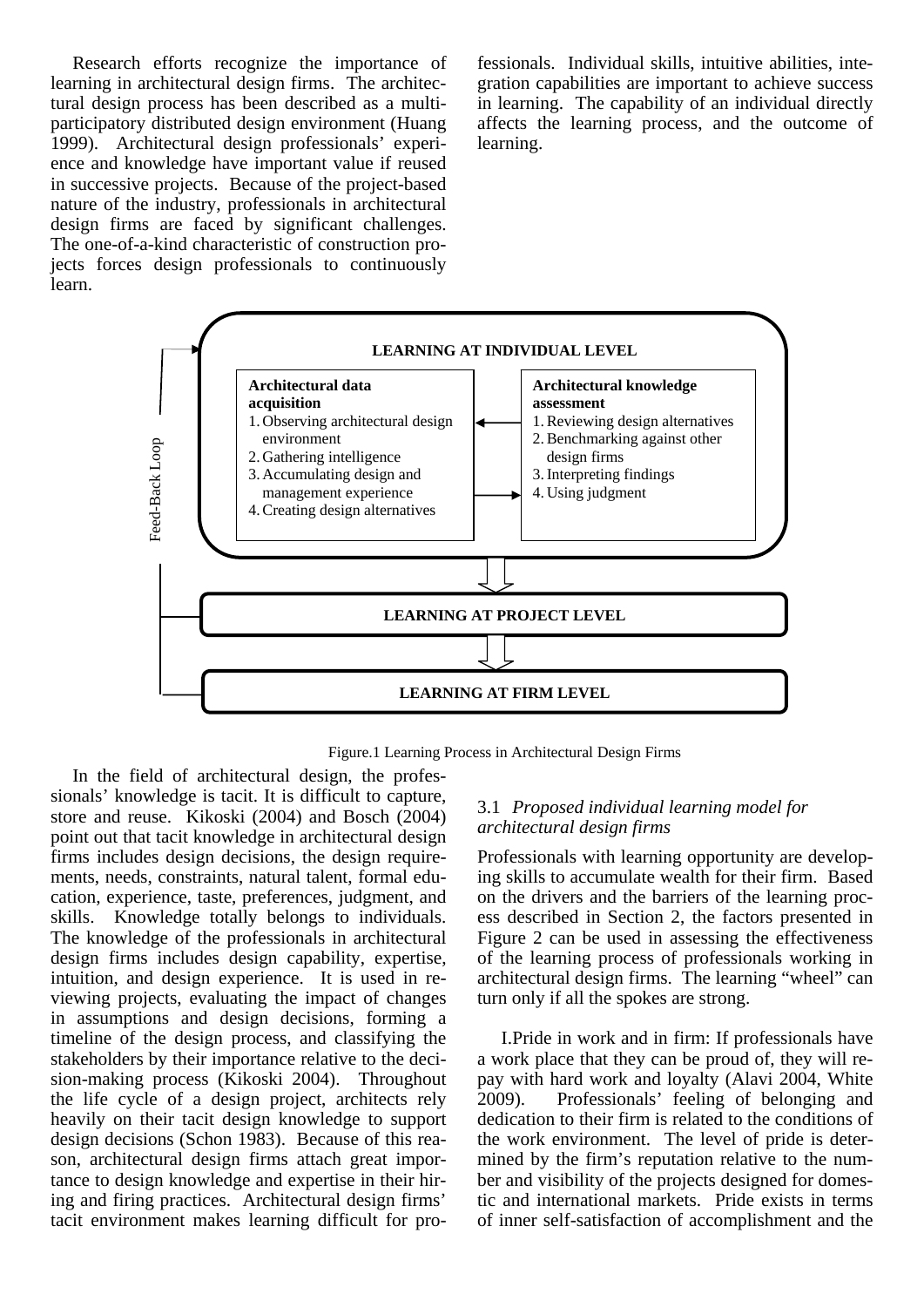outer prestige. Pride is a potential motivator and a powerful force for cultivating learning. The consistent demonstration of the contribution of a professional to the well-being of the firm is a big part of generating pride in the work place (Crossan et al. 1999, Lehesvirta 2004, Prieto 2005, Chonkoa et al. 2003, Martin et al. 2006, Bontis et al. 2002). To build pride, four essential ingredients are needed, namely an inspiring corporate mission statement, a clean and attractive work environment, up-to-date and user-friendly technology, and learning opportunities. Learning new skills is a result of a firm creating opportunity. The more professionals learn and the more they get involved, the greater their pride in

environment characterized by several competing interests, and needs to take steps to absorb new knowledge, or reintegrate and utilize its already existing knowledge, the firm's members need to become familiar with the different stakeholders' interests. This can be achieved by learning (Kogut & Zander 1992). This intention to learn causes professionals

to initiate observations about the surrounding environment including technical constraints and different parties' differing interests. This initiation triggers the formation of concepts for resolving the problems faced. Based on these concepts, professionals make judgments and are expected to take the correct ac-



Figure 2. Assessment Model of the Effectiveness of the Architectural Professional's Learning Process

the firm and their part in it. On the other hand, the more professionals have pride in their work and their firm, the more eager they become to learn.

II. Presence of competing interests in projects: Especially in architectural design, professionals need to be generative, innovative, proactive, and energetic to contribute to the formation of a unique project that will comply with requirements dictated by the site and the owner. The diversity of competing interests affecting an architectural design (owner, regulating agencies, contractor, subcontractors, and engineers) requires a high level of positive energy and a significant effort to gather intelligence and to seek compromises. When a firm is faced with an

tion when faced with similar problems in the future.

III. Feeling of empowerment: Empowerment and giving the chance to professionals to have key roles in a firm's strategic decisions may motivate professionals to learn and improve in related issues (Nesan 2004, Davey et al. 2002, Santos & Powell 2001). Senge (1990) recognizes the importance of empowerment in the workplace, stating that empowered learners are vital to solving problems. Good learners can prevent or solve problems if they have full authority. While emphasizing the linkage between the concepts of "empowerment" and 'learning', Nesan (2004) argues that empowerment helps influence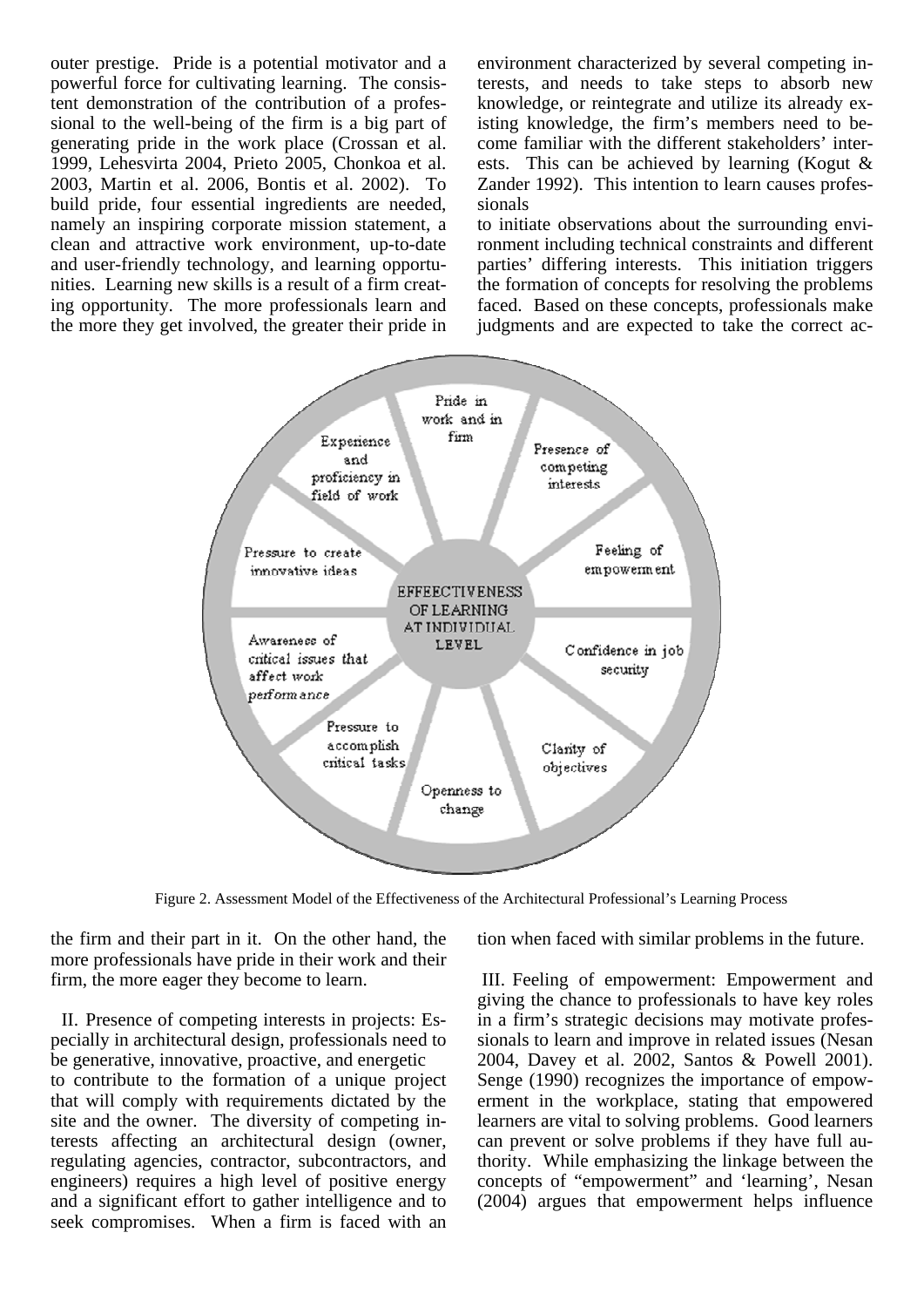employees' behavior in seeking, managing and utilizing knowledge at work.

IV. Confidence in job security: In recent years, the concept of a job is being replaced by "individual skills, abilities, and competences" that make and keep professionals employable (Dweck 1986). Job security is not guaranteed. Because of fast changing trends and technology, work environments are evolving into continuous challenges. These challenges may be a source of motivation to learn and consequently acquire confidence in job security. Dweck (1986) describes motivational processes' influence on acquisition, transfer, and use of knowledge and skills. Lipshitz et al. (2002) argue that being in a continuous learning mode can let a professional to continuously adapt to new challenges. Kanter (1989) argues that security for the individual now lies not in employment but in employability. This leads individuals to take responsibility for their own career-long self-development (Hakim 1994). In this sense, learning is essential for professionals to maintain job security. Confident professionals can lead an open learning environment.

V. Clarity of objectives: Lipshitz et al. (2002) state the importance of a mission statement. They also argue that aligning employees to a certain strategic goal has an effect on learning. In architectural design projects, the first attempt is to learn the content of the project. Exploring the requirements of the project is a critical process that can well determine the success of the project. Initial attention is paid to define the scope of the project in terms of the goals and mission of the owner. Architectural professionals, who strive to learn an owner's mission, vision, and goals, are expected to develop successful designs.

VI. Openness to change: The typical job is based on repetitive action with limited need for additional knowledge but architectural design requires a state of readiness to adapt to rapidly changing project requirements and job descriptions. McAdam et al. (2000) argue that being ready and open to change enhances professionals' competitive advantage and allows them to move from status quo to continuous improvement. Architects are faced with emerging technologies in materials, methods of construction, structural systems, etc. that shorten the time spent designing a project. In addition, architects should be aware of new architectural styles, regulatory issues, and market conditions. The need for awareness of the professional environment triggers learning needs and motivates individuals to learn (Tjandra & Tan 2002, Baldwin et al. 1997).

VII. Pressure to accomplish critical tasks: Architectural design involves internal and external tasks that are to be accomplished by professionals and that may be critical to the success of the project. While internal tasks are directly related to the process of design, external tasks have to do with the scope of the project, the owner's requirements, and relationships with local regulatory agencies. A professional must be capable of performing these critical tasks in order to survive in the work environment (Crossan et al. 1999). Accordingly, professionals are under pressure to learn the ways to fulfill these tasks.

VIII. Awareness of critical issues that affect work performance: Architectural professionals survive and thrive in their work environment depending on the quality of their performance. Being laid off or being promoted depends on how well they perform. Santos & Powell (2001) concluded that the creation of an effective learning mood in construction is likely to happen if professionals are aware of issues that affect work performance. Architectural professionals who are aware of the critical issues that affect their work performance are likely to seek new knowledge about these issues in order to survive and climb up the organization. Awareness is one of the determining factors of the cognition process. According to Pitt (2008) critical issues in architectural design which affect the performance of the professionals are the project's functionality, constructability, aesthetics, durability, and sustainability. The project must also be respectful of users, and time, cost, and quality effective. Professionals in an architectural design firm must be knowledgeable in these areas.

IX. Pressure to create innovative ideas: Learning occurs when a professional detects a discrepancy between actual and expected results, and tries to correct the errors or challenge the underlying assumptions. The discrepancy can occur because of a change in the design and/or a shift in the project's scope. The challenge is to solve problems in a way that no one has ever attempted before. Variation on existing ideas forms innovation. A professional's innovative and creative approach is needed to tackle these problems. Therefore, developing new ideas is a core competence in solving problems. Cohen and Levinthal (1990) assert that learning orientation is significantly associated with innovative thoughts. Many scholars have indicated that learning orientation and innovativeness are highly correlated (e.g. Nonaka 1991, Garvin 1993, Goes & Park 1997).

X. Experience and proficiency in field of work: According to Garvin (1993), individuals learn from their own experience and past history, and from the experiences and best practices of others. Professionals can learn from two sources, namely from experiences in the work environment and from external experiences. The Learning source in the internal en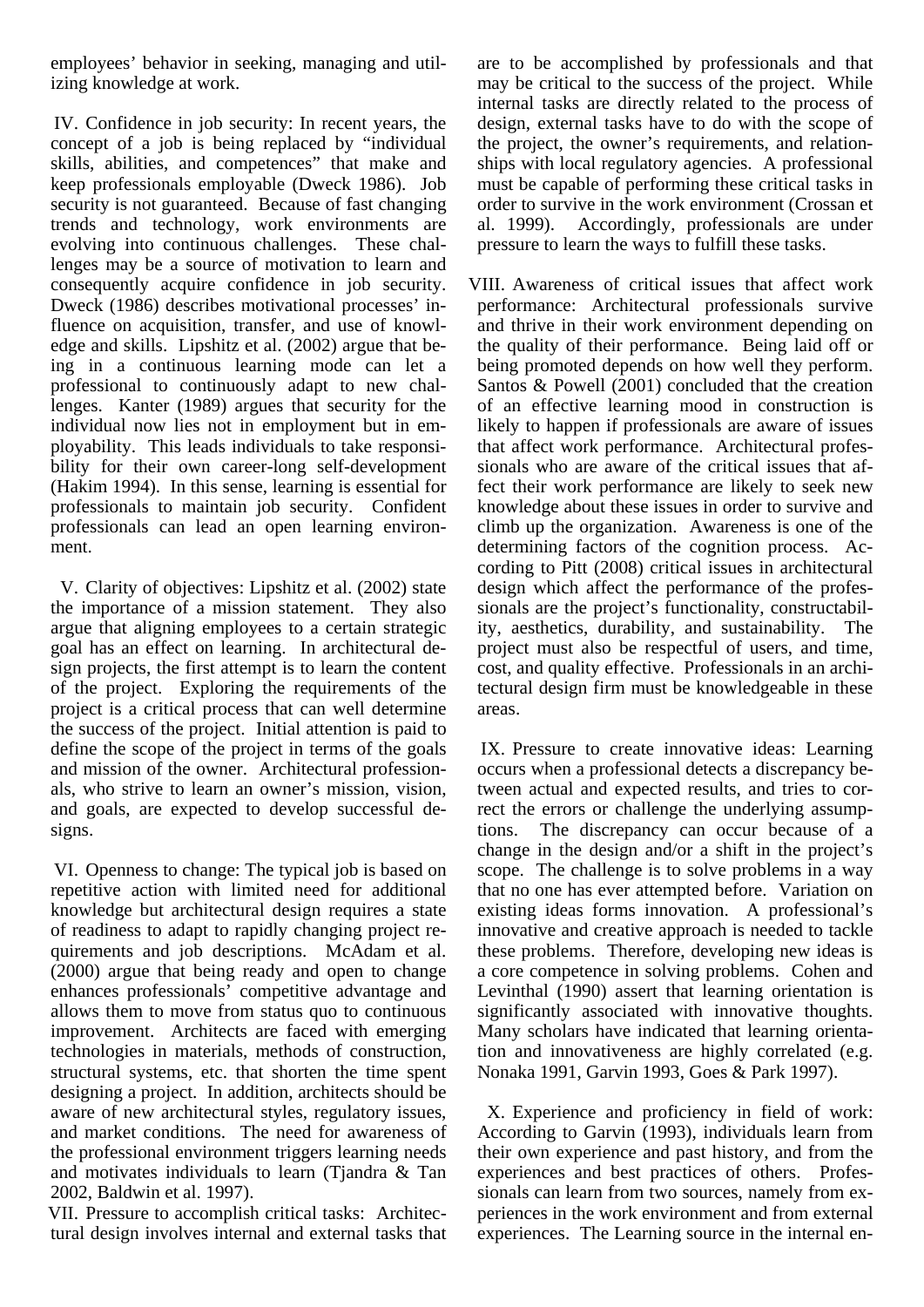vironment is firm's intellectual capital. Intellectual capital includes professionals' design experiences, knowledge, skills, and abilities, the firm's processes, procedures, routines, and the firm's memory. Learning in the work environment will benefit the professional in the short-run. On the other hand, external learning experiences are more varied. Varying and diverse character of external learning environment leads professionals to capture new knowledge that is gained through other individuals and firms. External learning sources are professionals from outside of the firm, personnel employed by educational agencies, owner, organizations, other parties participating in a project, and local regulatory agencies. Professionals may also observe the performance of their firm's competitors, asking questions not only about objective facts but also about the cause-and-effect relationships behind those facts.

While some of the ten factors presented in Figure 2 can be affected by individual perceptions, some are governed by environmental effects. However, when one examines these factors in depth, one finds that if a factor is predominantly affected by individual perceptions, it is also influenced to a certain extent by environmental conditions. Similarly, if a factor is predominantly affected by environmental conditions, it is also affected by individual perceptions. It is quite impractical to categorize these factors as "individual" and "environmental" as both conditions affect these ten factors in varying degrees.

## 4 CONCLUSIONS

To conclude, this paper has attempted to identify the individual learning factors to assess the effectiveness of the learning process of professionals employed by architectural design firms. These factors were identified in the light of the information in the current literature where the learning process and the barriers and drivers of individual learning are discussed. The factors affecting the learning process are shaped within the personal, physical, psychological, conceptual, and managerial conditions. The individual learning process starts with data acquisition, continues with the assessment of the information, and ends with the storage of knowledge. Ten factors were identified in this process, namely pride in work and in firm, presence of competing intents in projects, feeling of empowerment, confidence in job security, clarity of objectives, openness to change, pressure to accomplish critical tasks, awareness of critical issues that affect work performance, pressure to create innovative ideas, and experience and proficiency in field of work. These are the determining factors of the effectiveness of the learning process at individual level in architectural design firms. It is hoped that the learning process undertaken by professionals in architectural design firms is better understood after the factors identified in this study are known and can be assessed objectively. The factors identified in this study can be adapted to the other branches of the construction industry. The next step for management is to set in place a system that leads to group interaction among individuals, and that transforms the wisdom gained into organizational knowledge.

Future research should involve an empirical study of architectural design firms' performance relative to the effectiveness of the individual learning process. If one is able to measure the effectiveness of the learning process, one should also be able to assess its impact on company performance. Another area of the study involves the measurement of group learning, organizational learning, and the interfaces between individual-group-organizational learning.

#### 5 REFERENCES

- Alavi, S.B. & McCormick, J. 2004. A cross-cultural analysis of the effectiveness of the learning organization model in school contexts. *International Journal of Educational Management* 18(7): 408 – 416.
- Baldwin, T. & Danielson, C. & Wiggenhorn, W. 1997. "The evaluation of learning strategies in organizations: From employee development to business redefinition." *The Academy of Management Executives* 11(4): 47-58.
- Bontis, N. & Crossan, M.M. & Hulland, J. 2002. Managing an organizational learning system by aligning stocks and flows. *Journal of Management Studies* 39(4): 437 – 469.
- Bosch, J. 2004. Software architecture: The next step. *Proceedings of First European Workshop on Software Architecture (EWSA 2004):* 194-199. St Andrews, Scotland: Springer-Verlag.
- Buckler, B. 1996. A learning process model to achieve continuous improvement and innovation. *The Learning Organization* 3(3): 31–39.
- Chonkoa, L.B. & Dubinskyb, A.J. & Jonesd E. & Robertsa J.A. 2003. Organizational and individual learning in the sales force: An agenda for sales research. *Journal of Business Research* 56(12): 935-946.
- Cohen, W. M. & Levinthal, D.A. 1990. Absorptive Capacity: A new perspective on learning and innovation. *Johnson Graduate School of Management*, Cornell University 35: 128-152
- Crossan, M. & Lane, H. & White, R. 1999. An organizational learning framework: From intuition to institution. *Academy of Management Review* 24(3): 522-537.
- Davey C.L. & Powell J.A. & Powell J.E. 2002. Cooper I. Action learning in a medium-sized construction company. *Building Research & Information* 30(1): 5-15.
- Dweck, C.S. 1986. Motivational processes affecting learning. *American Psychologist* 41(10): 1040-1048.
- Easterby-Smith, M. 1997. Disciplines of organizational learning: Contributions and critiques. *Human Relations* 50(9): 1085-113.
- Easterby-Smith, M. & Araujo, L. 1999. *"Organizational learning: Current debates and opportunities" In Esterby-Smith M., Burgoyne J., and Araujo L., Organizational learning*